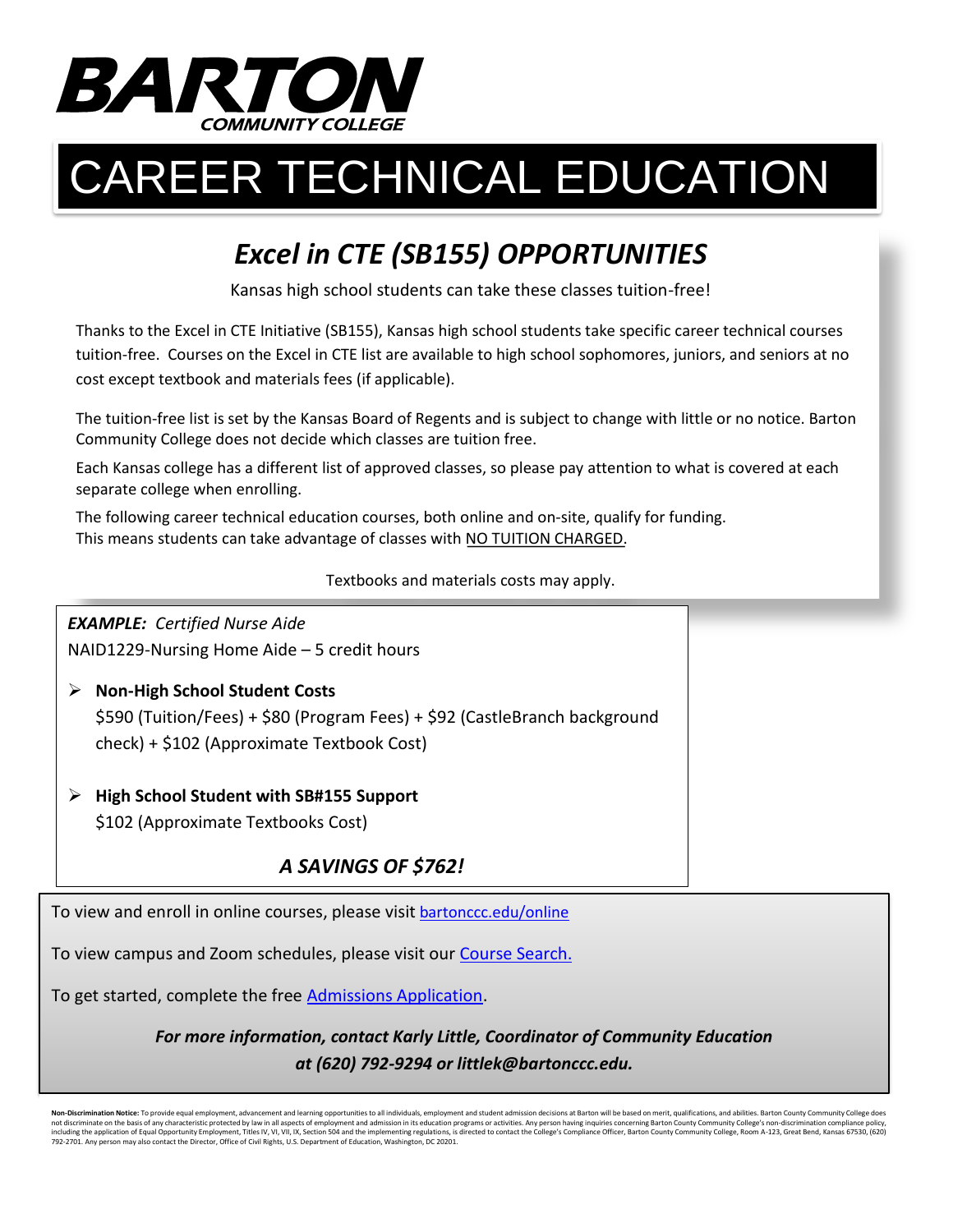| Course<br>Code   | <b>Course Title</b>                          | Credit |
|------------------|----------------------------------------------|--------|
| ACCT1602         | <b>GENERAL ACCOUNTING</b>                    | 3      |
| ACCT1611         | MICROCOMPUTER ACCOUNTING APPLICATIONS        | 3      |
| ACCT1614         | ACCOUNTING I                                 | 3      |
| ACCT1616         | <b>ACCOUNTING II</b>                         | 3      |
| ACCT1618         | MANAGERIAL ACCOUNTING                        | 3      |
| ACCT1640         | ACCOUNTING - BUSINESS OPERATIONS             | 3      |
| ACCT1641         | ACCOUNTING – INVESTING & FINANCING           | 3      |
| AGRI1105         | <b>CROP PROTECTION</b>                       | 3      |
| AGRI1106         | PRINCIPLES OF ANIMAL SCIENCE                 | 3      |
| AGRI1108         | <b>FARM CROP PRODUCTION</b>                  | 3      |
| AGRI1110         | FUNDAMENTALS OF ANIMAL NUTRITION             | 3      |
| AGRI1114         | <b>PLANT SCIENCE</b>                         | 5      |
| AGRI1115         | INTRODUCTION TO SOILS/LAB                    | 5      |
| AGRI1120         | RANGE MANAGEMENT                             | 3      |
| AGRI1123         | BEEF CATTLE PRODUCTION                       | 3      |
| AGRI1125         | FERTILIZER MANAGEMENT                        | 3      |
| AGRI1128         | <b>HORSE SCIENCE</b>                         | 3      |
| AGRI1150         | ECONOMIC ENTOMOLOGY                          | 4      |
| AGRI1181         | OCCUPATIONAL WORK EXPERIENCE I               | 1      |
| AGRI1214         | COMMERCIAL DRIVERS LICENSE: BEHIND THE WHEEL | 3      |
| AGRI1217         | COMMERCIAL DRIVERS LICENSE: THEORY           | 3      |
| AGRI1213         | INTRODUCTION TO GPS                          | 3      |
| AGRI1216         | FARM MACHINERY AND TECHNOLOGY                | 3      |
| AGRI1218         | BEEF CATTLE OPERATIONS                       | 3      |
| ARTS1205         | <b>GRAPHIC DESIGN</b>                        | 3      |
| BSTC1023         | DATA BASE MANAGEMENT SYSTEMS                 | 3      |
| <b>BSTC1025</b>  | ADVANCED DATABASE MANAGEMENT                 | 3      |
| <b>BUSI1600</b>  | INTRODUCTION TO BUSINESS                     | 3      |
| BSTC1643         | HUMAN RESOURCE MANAGEMENT                    | 3      |
| <b>BUSI1824</b>  | <b>INTRODUCTION TO INVESTMENTS</b>           | 3      |
| <b>BUSI1608</b>  | BUSINESS LAW I                               | 3      |
| <b>BUSI1802</b>  | PAYROLL PROCEDURES                           | 3      |
| <b>BUSI 1647</b> | MONEY AND BANKING                            | 3      |
| <b>CHLD1500</b>  | INTRODUCTION TO EARLY CHILDHOOD EDUCATION    | 3      |
| <b>CHLD1504</b>  | EARLY CHILDHOOD CURRICULUM                   | 3      |
| <b>CHLD1505</b>  | PRESCHOOL CHILD                              | 3      |
| CHLD1506         | CHILD CARE PRACTICUM                         | 3      |
| <b>CHLD1507</b>  | CHILD HEALTH-SAFETY AND NUTRITION            | 3      |
| <b>CHLD1508</b>  | CHILD CARE INTERNSHIP                        | 1      |
| CHLD1509         | CHILD CARE PRACTICUM II                      | 3      |
| <b>CHLD1512</b>  | CHILD ABUSE AND NEGLECT                      | 3      |
| CHLD1513         | CHILDREN'S PLAY AND GAMES                    | 3      |
| CHLD1549         | EARLY CHILDHOOD PROGRAM ADMINISTRATION       | 3      |
| <b>CHLD1551</b>  | INFANT AND TODDLER EDUCATION AND CARE        | 3      |

| <b>CHLD1553</b> | CREATIVE EXPERIENCES FOR CHILDREN                                  | 3  |
|-----------------|--------------------------------------------------------------------|----|
| CHLD1554        | CREATIVE ACTIVITIES                                                |    |
| <b>CHLD1565</b> | PRESCHOOL LANGUAGE & LITERACY                                      |    |
| CHLD1566        | INTERACTION TECHNIQUES WITH YOUNG CHILDREN                         |    |
| <b>CHLD1567</b> | EARLY INTERVENTION BIRTH TO FIVE                                   |    |
| CORR1001        | INTRODUCTION TO CORRECTIONS                                        |    |
| CORR1004        | <b>CASE MANAGEMENT IN CORRECTIONS</b>                              |    |
| CORR1005        | PSYCHOLOGY OF CRIMINAL CONDUCT                                     |    |
| CORR1006        | <b>CORRECTIONAL SUPERVISION AND OFFENDER</b><br>MANAGEMENT         |    |
| CORR1008        | SPECIAL POPULATIONS IN CORRECTIONS                                 |    |
| CORR1011        | <b>CULTURAL AND RELIGIOUS DIVERSITY IN</b><br><b>CORRECTIONS</b>   |    |
| CORR1024        | <b>CORRECTIONS REPORT WRITING</b>                                  |    |
| CRFT1001        | INTRODUCTORY CRAFT SKILLS                                          | 3  |
| CRFT1010        | SAFETY ORIENTATION OSHA 10                                         | 1  |
| CRPT1001        | <b>CARPENTRY BASICS</b>                                            | 4  |
| CRPT1010        | FLOORS WALLS CEILING FRAMING                                       | 4  |
| CRPT1020        | ROOF FRAMING                                                       | 3  |
| CRPT1030        | WINDOWS DOORS AND STAIRS                                           | 3  |
| CRIM1612        | CRIMINAL INVESTIGATION                                             | 3  |
| CRIM1648        | LAW ENFORCEMENT OPERATIONS AND PROCEDURES                          | 3  |
| CRIM 1651       | INTRODUCTION TO CORRECTIONS                                        | 3  |
| <b>CRIM1658</b> | POLICE FIREARMS                                                    | 3  |
| CRIM1659        | CRIMINAL JUSTICE INTERVIEW AND REPORT<br>WRITING                   | 3  |
| CRIM1661        | CRIMINAL PROCEDURE                                                 | 3  |
| CRIM1667        | CRIME SCENE INVESTIGATION                                          | 4  |
| CRIM1668        | POLICE DEFENSE TACTICS                                             |    |
| CRIM1686        | AGENCY ADMINISTRATION                                              |    |
| DIET1630        | SANITATION AND MANAGEMENT OF FOOD SYSTEMS                          |    |
| DIET1632        | HUMAN RESOURCE MANAGEMENT                                          | 3  |
| DIET1633        | FIELD EXPERIENCE - SANITATION & MGMT OF FOOD<br><b>SERVICE SYS</b> | 3  |
| DIET1634        | FIELD EXPERIENCE - NUTRITION                                       | 3  |
| DIET1635        | FIELD EXPERIENCE IN HUMAN RESOURCES<br>MANAGEMENT                  | 2  |
| EDUC1163        | AMERICAN SIGN LANGUAGE                                             |    |
| <b>EMHS1100</b> | INTRODUCTION TO TERRORISM                                          |    |
| <b>EMHS1900</b> | <b>EMERGENCY PLANNING</b>                                          | 3  |
| <b>EMHS1905</b> | DEVELOPING & MANAGING VOLUNTEER RESOURCES                          |    |
| <b>EMHS1906</b> | EXERCISE DESIGN, MANAGEMENT & EVALUATION                           |    |
| <b>EMHS1907</b> | HAZARDOUS MATERIALS RESPONSE OPERATIONS                            |    |
| <b>EMHS1908</b> | MITIGATION FOR EMERGENCY MANAGEMENT                                |    |
| <b>EMHS1909</b> | <b>BASIC SKILLS FOR EMERGENCY MANAGERS</b>                         | 3  |
| <b>EMHS1952</b> | BASIC INCIDENT COMMAND SYSTEM                                      | 3  |
| <b>EMHS1962</b> | DISASTER SITE WORKER                                               | 3  |
| <b>EMHS1963</b> | INTRODUCTION TO EMERGENCY MANAGEMENT                               | 3  |
| <b>EMTS1500</b> | <b>EMERGENCY MEDICAL TECHNICIAN</b>                                | 12 |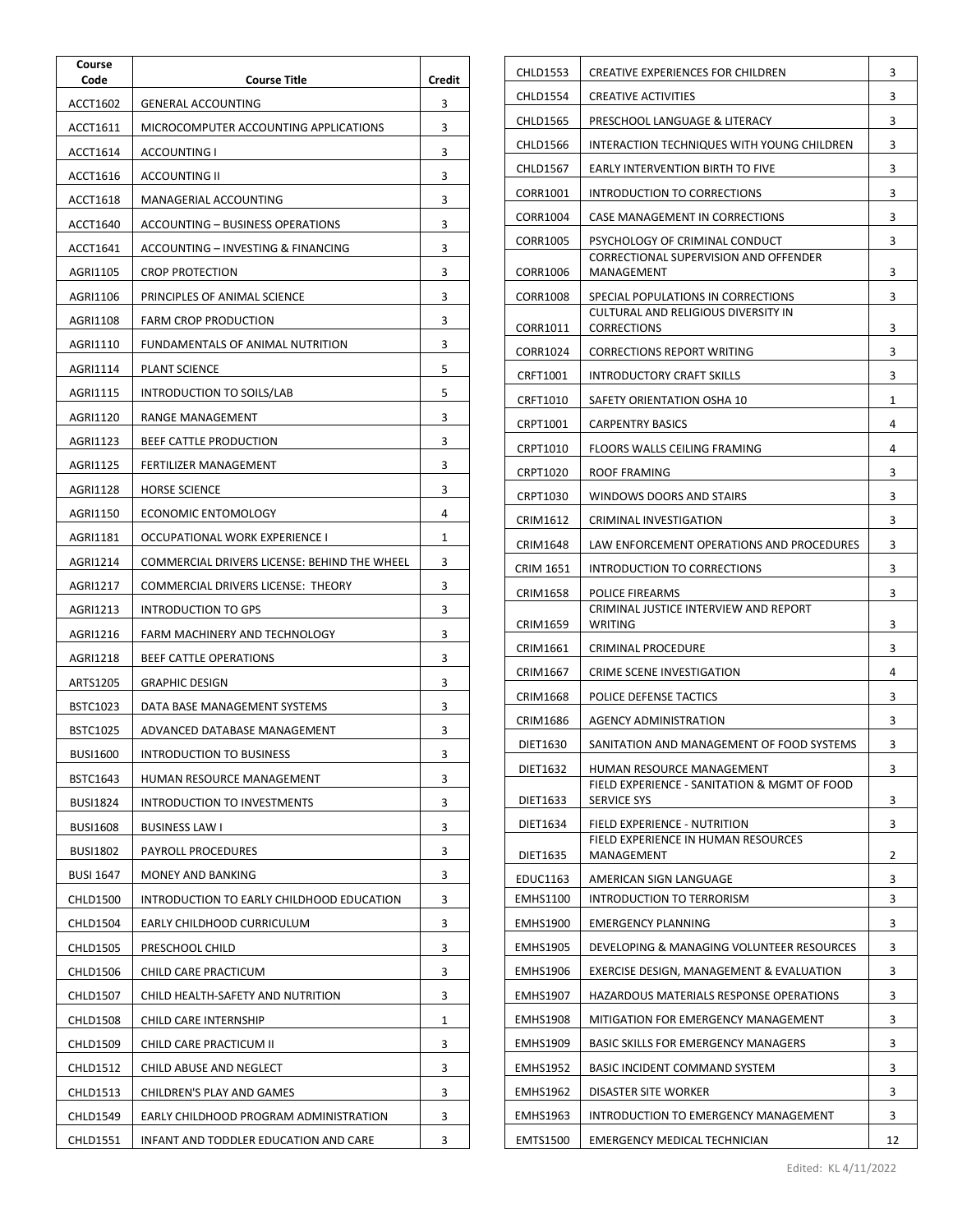|                                                | EMTS1513                                              | ADVANCED EMERGENCY MEDICAL TECHNICIAN                                       | 10  |
|------------------------------------------------|-------------------------------------------------------|-----------------------------------------------------------------------------|-----|
|                                                | HZMT1905                                              | ENVIRONMENTAL SAMPLING AND MONITORING                                       | 3   |
|                                                | HZMT1907                                              | RESOURCE CONSERVATION AND RECOVERY ACT                                      | 3   |
|                                                | HZMT1909                                              | CLEAN AIR AND WATER QUALITY REGULATIONS                                     | 3   |
|                                                | HZMT1912                                              | INDUSTRIAL HYGIENE AND TOXICOLOGY                                           | 1   |
|                                                | HZMT1917                                              | DEPARTMENT OF TRANSPORTATION REGULATIONS                                    | 3   |
|                                                | HZMT1919                                              | <b>HAZARDOUS WASTE OPERATIONS &amp; EMERGENCY</b><br>RESPONSE               | 1.5 |
|                                                | HZMT1934                                              | ISO 14000 ENVIRONMENTAL MANAGEMENT                                          | 3   |
|                                                | HZMT1940<br>INTRODUCTION ERGONOMICS                   |                                                                             | 3   |
|                                                | HZMT1950                                              | CHARACTERISTICS OF HAZARDOUS MATERIALS                                      | 3   |
|                                                | HZMT1978                                              | <b>GIS FOR EMERGENCY OPERATIONS</b>                                         | 3   |
|                                                | HZMT1979                                              | CONTINUITY OPERATIONS PLANNING<br>INTRODUCTION TO ENVIRONMENTAL COMPLICANCE |     |
|                                                | HZMT6036                                              | AND MANAGEMENT                                                              | 3   |
|                                                | LIFE1422                                              | <b>PATHOPHYSIOLOGY</b>                                                      | 4   |
|                                                | MDAS 1644                                             | BASIC MEDICAL LABORATORY TECHNIQUES                                         | 3   |
|                                                | MDAS1646                                              | <b>EMERGENCY PREPAREDNESS</b>                                               | 1   |
|                                                | MDAS 1648                                             | MEDICATION ADMINISTRATION                                                   | 1   |
|                                                | MDAS 1652                                             | PATIENT CARE I                                                              | 4   |
|                                                | MDAS 1653                                             | PATIENT CARE II                                                             | 4   |
|                                                | MDAS 1655                                             | MEDICAL ADMINISTRATIVE ASPECTS                                              | 4   |
|                                                | MDAS1672                                              | MEDICAL TERMINOLOGY                                                         | 3   |
|                                                | <b>MDAS 1673</b>                                      | MEDICAL CODING I                                                            | 3   |
|                                                | MDAS 1674                                             | MEDICAL CODING II                                                           | 3   |
|                                                | MDAS 1675                                             | MEDICAL CODING III                                                          | 3   |
|                                                | MDAS1680                                              | <b>BASIC PHARMACOLOGY</b><br>MLT INTRODUCTION TO MEDICAL LABORATORY.        | 3   |
| <b>MLTC 1500</b><br>URINALYSIS AND BODY FLUIDS |                                                       |                                                                             | 3   |
|                                                | <b>MLTC1501</b>                                       | PHLEBOTOMY CLINICAL                                                         | 1   |
|                                                | <b>MLTC 1502</b>                                      | MLT HEMATOLOGY AND COAGULATION                                              | 6   |
|                                                | <b>MLTC1503</b>                                       | PRINCIPLES OF PHLEBOTOMY                                                    | 3   |
|                                                | <b>MLTC1506</b>                                       | MLT HUMAN PARASITOLOGY, MYCOLOGY, &<br>MYCOBACTERIUM                        |     |
|                                                | <b>MLTC 1508</b>                                      | MLT IMMUNOHEMATOLOGY                                                        |     |
|                                                | <b>MLTC1509</b>                                       | MLT IMMUNOLOGY AND SEROLOGY                                                 | 3   |
|                                                | <b>NAID1229</b>                                       | NURSING HOME AIDE                                                           | 5   |
|                                                | <b>NAID1235</b>                                       | <b>MEDICATION AIDE</b>                                                      | 5   |
|                                                | <b>NATG1100</b>                                       | DC CIRCUIT FUNDAMENTALS                                                     | 3   |
|                                                | NATG1105                                              | AC CIRCUIT FUNDAMENTALS                                                     | 4   |
|                                                | <b>NATG1110</b>                                       | FOUNDATIONS OF NATURAL GAS                                                  | 3   |
|                                                | NATG1125                                              | ELECTRICAL DEVICES AND CONTROLS I                                           | 3   |
|                                                | <b>NATG1130</b><br>ELECTRICAL DEVICES AND CONTROLS II |                                                                             | 3   |
| NATG1135                                       |                                                       | BASIC CORROSION/FIELD TECHNICIAN                                            | 3   |
|                                                | NATG1150                                              | INTRODUCTION TO PROGRAMMABLE LOGIC<br>CONTROLLERS                           | 3   |
|                                                | <b>NATG1155</b>                                       | ADVANCED PROGRAMMABLE LOGIC                                                 | 4   |
|                                                | <b>NATG1160</b>                                       | TRENCHING & EXCAVATION PRACTICES                                            | 2   |

| 4<br>NATG1170<br>MEASUREMENT AND CONTROLS<br>INTERMEDIATE NAT. GAS DIST. & TRANSM. TECH.<br>NATG1175<br>TECHNIQUES<br>1<br>1<br><b>NATG1180</b><br><b>BASIC CORROSION I</b><br><b>NATG1185</b><br><b>BASIC CORROSION II</b><br>1<br>3<br>NATG1190<br>NATURAL GAS TRANSMISSION<br><b>NATG1200</b><br>NATURAL GAS DISTRIBUTION<br>3<br>3<br>NTWK1030<br>LINUX I<br>INTRODUCTION TO NETWORKING<br>3<br><b>NTWK1032</b><br>3<br>NTWK1034<br>NETWORKING I<br>3<br>NTWK1035<br>NETWORKING II<br>LOCAL AREA NETWORK WORKSTATION<br>3<br>NTWK1046<br>NTWK1052<br>COMPUTER REPAIR AND UPGRADE I<br>3<br>3<br>NTWK1053<br>COMPUTER REPAIR AND UPGRADE II<br>3<br>NTWK1058<br>NETWORKING INFRASTRUCTURE<br>3<br>NTWK1061<br>LINUX II<br>3<br><b>NTWK1068</b><br><b>HELP DESK FUNDAMENTALS</b><br>3<br>NTWK1070<br>NETWORK SECURITY I<br>NTWK1071<br>NETWORK SECURITY II<br>3<br>3<br>NTWK1072<br><b>INFORMATION SECURITY</b><br>3<br>NTWK1073<br><b>INTRO TO CYBERSECURITY</b><br>3<br>NTWK1080<br>OCCUPATIONAL INTERNSHIP I<br>3<br>NTWK1085<br>WINDOWS SERVER I<br>WINDOWS SERVER II<br>3<br>NTWK1086<br>OFTC1621<br>BUSINESS ADMINISTRATIVE PROCEDURES<br>3<br>OFTC1666<br>RECORDS MANAGEMENT<br>3<br>1.5<br>OSHA1006<br>PERMIT REQUIRED CONFINED SPACE ENTRY<br>OSHA1007<br>GUIDE TO INDUSTRIAL HYGIENE<br>2<br>1.5<br><b>OSHA 1009</b><br><b>FALL PROTECTION</b> |
|------------------------------------------------------------------------------------------------------------------------------------------------------------------------------------------------------------------------------------------------------------------------------------------------------------------------------------------------------------------------------------------------------------------------------------------------------------------------------------------------------------------------------------------------------------------------------------------------------------------------------------------------------------------------------------------------------------------------------------------------------------------------------------------------------------------------------------------------------------------------------------------------------------------------------------------------------------------------------------------------------------------------------------------------------------------------------------------------------------------------------------------------------------------------------------------------------------------------------------------------------------------------------------------------------------------------------------------------------------|
|                                                                                                                                                                                                                                                                                                                                                                                                                                                                                                                                                                                                                                                                                                                                                                                                                                                                                                                                                                                                                                                                                                                                                                                                                                                                                                                                                            |
|                                                                                                                                                                                                                                                                                                                                                                                                                                                                                                                                                                                                                                                                                                                                                                                                                                                                                                                                                                                                                                                                                                                                                                                                                                                                                                                                                            |
|                                                                                                                                                                                                                                                                                                                                                                                                                                                                                                                                                                                                                                                                                                                                                                                                                                                                                                                                                                                                                                                                                                                                                                                                                                                                                                                                                            |
|                                                                                                                                                                                                                                                                                                                                                                                                                                                                                                                                                                                                                                                                                                                                                                                                                                                                                                                                                                                                                                                                                                                                                                                                                                                                                                                                                            |
|                                                                                                                                                                                                                                                                                                                                                                                                                                                                                                                                                                                                                                                                                                                                                                                                                                                                                                                                                                                                                                                                                                                                                                                                                                                                                                                                                            |
|                                                                                                                                                                                                                                                                                                                                                                                                                                                                                                                                                                                                                                                                                                                                                                                                                                                                                                                                                                                                                                                                                                                                                                                                                                                                                                                                                            |
|                                                                                                                                                                                                                                                                                                                                                                                                                                                                                                                                                                                                                                                                                                                                                                                                                                                                                                                                                                                                                                                                                                                                                                                                                                                                                                                                                            |
|                                                                                                                                                                                                                                                                                                                                                                                                                                                                                                                                                                                                                                                                                                                                                                                                                                                                                                                                                                                                                                                                                                                                                                                                                                                                                                                                                            |
|                                                                                                                                                                                                                                                                                                                                                                                                                                                                                                                                                                                                                                                                                                                                                                                                                                                                                                                                                                                                                                                                                                                                                                                                                                                                                                                                                            |
|                                                                                                                                                                                                                                                                                                                                                                                                                                                                                                                                                                                                                                                                                                                                                                                                                                                                                                                                                                                                                                                                                                                                                                                                                                                                                                                                                            |
|                                                                                                                                                                                                                                                                                                                                                                                                                                                                                                                                                                                                                                                                                                                                                                                                                                                                                                                                                                                                                                                                                                                                                                                                                                                                                                                                                            |
|                                                                                                                                                                                                                                                                                                                                                                                                                                                                                                                                                                                                                                                                                                                                                                                                                                                                                                                                                                                                                                                                                                                                                                                                                                                                                                                                                            |
|                                                                                                                                                                                                                                                                                                                                                                                                                                                                                                                                                                                                                                                                                                                                                                                                                                                                                                                                                                                                                                                                                                                                                                                                                                                                                                                                                            |
|                                                                                                                                                                                                                                                                                                                                                                                                                                                                                                                                                                                                                                                                                                                                                                                                                                                                                                                                                                                                                                                                                                                                                                                                                                                                                                                                                            |
|                                                                                                                                                                                                                                                                                                                                                                                                                                                                                                                                                                                                                                                                                                                                                                                                                                                                                                                                                                                                                                                                                                                                                                                                                                                                                                                                                            |
|                                                                                                                                                                                                                                                                                                                                                                                                                                                                                                                                                                                                                                                                                                                                                                                                                                                                                                                                                                                                                                                                                                                                                                                                                                                                                                                                                            |
|                                                                                                                                                                                                                                                                                                                                                                                                                                                                                                                                                                                                                                                                                                                                                                                                                                                                                                                                                                                                                                                                                                                                                                                                                                                                                                                                                            |
|                                                                                                                                                                                                                                                                                                                                                                                                                                                                                                                                                                                                                                                                                                                                                                                                                                                                                                                                                                                                                                                                                                                                                                                                                                                                                                                                                            |
|                                                                                                                                                                                                                                                                                                                                                                                                                                                                                                                                                                                                                                                                                                                                                                                                                                                                                                                                                                                                                                                                                                                                                                                                                                                                                                                                                            |
|                                                                                                                                                                                                                                                                                                                                                                                                                                                                                                                                                                                                                                                                                                                                                                                                                                                                                                                                                                                                                                                                                                                                                                                                                                                                                                                                                            |
|                                                                                                                                                                                                                                                                                                                                                                                                                                                                                                                                                                                                                                                                                                                                                                                                                                                                                                                                                                                                                                                                                                                                                                                                                                                                                                                                                            |
|                                                                                                                                                                                                                                                                                                                                                                                                                                                                                                                                                                                                                                                                                                                                                                                                                                                                                                                                                                                                                                                                                                                                                                                                                                                                                                                                                            |
|                                                                                                                                                                                                                                                                                                                                                                                                                                                                                                                                                                                                                                                                                                                                                                                                                                                                                                                                                                                                                                                                                                                                                                                                                                                                                                                                                            |
|                                                                                                                                                                                                                                                                                                                                                                                                                                                                                                                                                                                                                                                                                                                                                                                                                                                                                                                                                                                                                                                                                                                                                                                                                                                                                                                                                            |
|                                                                                                                                                                                                                                                                                                                                                                                                                                                                                                                                                                                                                                                                                                                                                                                                                                                                                                                                                                                                                                                                                                                                                                                                                                                                                                                                                            |
|                                                                                                                                                                                                                                                                                                                                                                                                                                                                                                                                                                                                                                                                                                                                                                                                                                                                                                                                                                                                                                                                                                                                                                                                                                                                                                                                                            |
|                                                                                                                                                                                                                                                                                                                                                                                                                                                                                                                                                                                                                                                                                                                                                                                                                                                                                                                                                                                                                                                                                                                                                                                                                                                                                                                                                            |
|                                                                                                                                                                                                                                                                                                                                                                                                                                                                                                                                                                                                                                                                                                                                                                                                                                                                                                                                                                                                                                                                                                                                                                                                                                                                                                                                                            |
| OSHA1011<br>EXCAVATION, TRENCHING AND SOIL MECHANICS<br>1.5                                                                                                                                                                                                                                                                                                                                                                                                                                                                                                                                                                                                                                                                                                                                                                                                                                                                                                                                                                                                                                                                                                                                                                                                                                                                                                |
| OSHA1012<br>HAZARDOUS MATERIALS<br>2                                                                                                                                                                                                                                                                                                                                                                                                                                                                                                                                                                                                                                                                                                                                                                                                                                                                                                                                                                                                                                                                                                                                                                                                                                                                                                                       |
| MACHINERY AND MACHINE GUARDING STANDARDS<br>2<br>OSHA1013                                                                                                                                                                                                                                                                                                                                                                                                                                                                                                                                                                                                                                                                                                                                                                                                                                                                                                                                                                                                                                                                                                                                                                                                                                                                                                  |
| INTRODUCTION TO OSHA GENERAL INDUSTRY<br>2.5<br><b>OSHA1913</b><br>STANDARDS                                                                                                                                                                                                                                                                                                                                                                                                                                                                                                                                                                                                                                                                                                                                                                                                                                                                                                                                                                                                                                                                                                                                                                                                                                                                               |
| <b>OSHA1914</b><br>OSHA GENERAL INDUSTRY REGULATIONS<br>2                                                                                                                                                                                                                                                                                                                                                                                                                                                                                                                                                                                                                                                                                                                                                                                                                                                                                                                                                                                                                                                                                                                                                                                                                                                                                                  |
| OSHA CONSTRUCTION INDUSTRY REGULATIONS<br>2.5<br>OSHA1926                                                                                                                                                                                                                                                                                                                                                                                                                                                                                                                                                                                                                                                                                                                                                                                                                                                                                                                                                                                                                                                                                                                                                                                                                                                                                                  |
| FUNDAMENTALS OF OCC. SAFETY & HEALTH CONS.<br>IND.<br>3<br>OSHA1927                                                                                                                                                                                                                                                                                                                                                                                                                                                                                                                                                                                                                                                                                                                                                                                                                                                                                                                                                                                                                                                                                                                                                                                                                                                                                        |
| FUNDAMENTALS OF OCC. SAFETY & HEALTH GEN.<br>3<br>OSHA1928<br>IND.                                                                                                                                                                                                                                                                                                                                                                                                                                                                                                                                                                                                                                                                                                                                                                                                                                                                                                                                                                                                                                                                                                                                                                                                                                                                                         |
| INTRODUCTION TO FIRE PREVENTION<br>3<br>OSHA1929                                                                                                                                                                                                                                                                                                                                                                                                                                                                                                                                                                                                                                                                                                                                                                                                                                                                                                                                                                                                                                                                                                                                                                                                                                                                                                           |
| 3<br><b>OSHA1932</b><br>WORK PRACTICES CONTROLS/SAFETY AUDITS                                                                                                                                                                                                                                                                                                                                                                                                                                                                                                                                                                                                                                                                                                                                                                                                                                                                                                                                                                                                                                                                                                                                                                                                                                                                                              |
| WORKPLACE ACCIDENT INVESTIGATION<br>OSHA1933<br>3                                                                                                                                                                                                                                                                                                                                                                                                                                                                                                                                                                                                                                                                                                                                                                                                                                                                                                                                                                                                                                                                                                                                                                                                                                                                                                          |
| OSHA 2225 RESPIRATORY PROTECTION<br>2<br>OSHA1972                                                                                                                                                                                                                                                                                                                                                                                                                                                                                                                                                                                                                                                                                                                                                                                                                                                                                                                                                                                                                                                                                                                                                                                                                                                                                                          |
| 3<br>PHRM1001<br>PHARMACOLOGY                                                                                                                                                                                                                                                                                                                                                                                                                                                                                                                                                                                                                                                                                                                                                                                                                                                                                                                                                                                                                                                                                                                                                                                                                                                                                                                              |
| 3<br>PHRM1002<br>PHARMACY CALCULATIONS                                                                                                                                                                                                                                                                                                                                                                                                                                                                                                                                                                                                                                                                                                                                                                                                                                                                                                                                                                                                                                                                                                                                                                                                                                                                                                                     |
| PHRM1003<br>PHARMACY OPERATIONS<br>3                                                                                                                                                                                                                                                                                                                                                                                                                                                                                                                                                                                                                                                                                                                                                                                                                                                                                                                                                                                                                                                                                                                                                                                                                                                                                                                       |